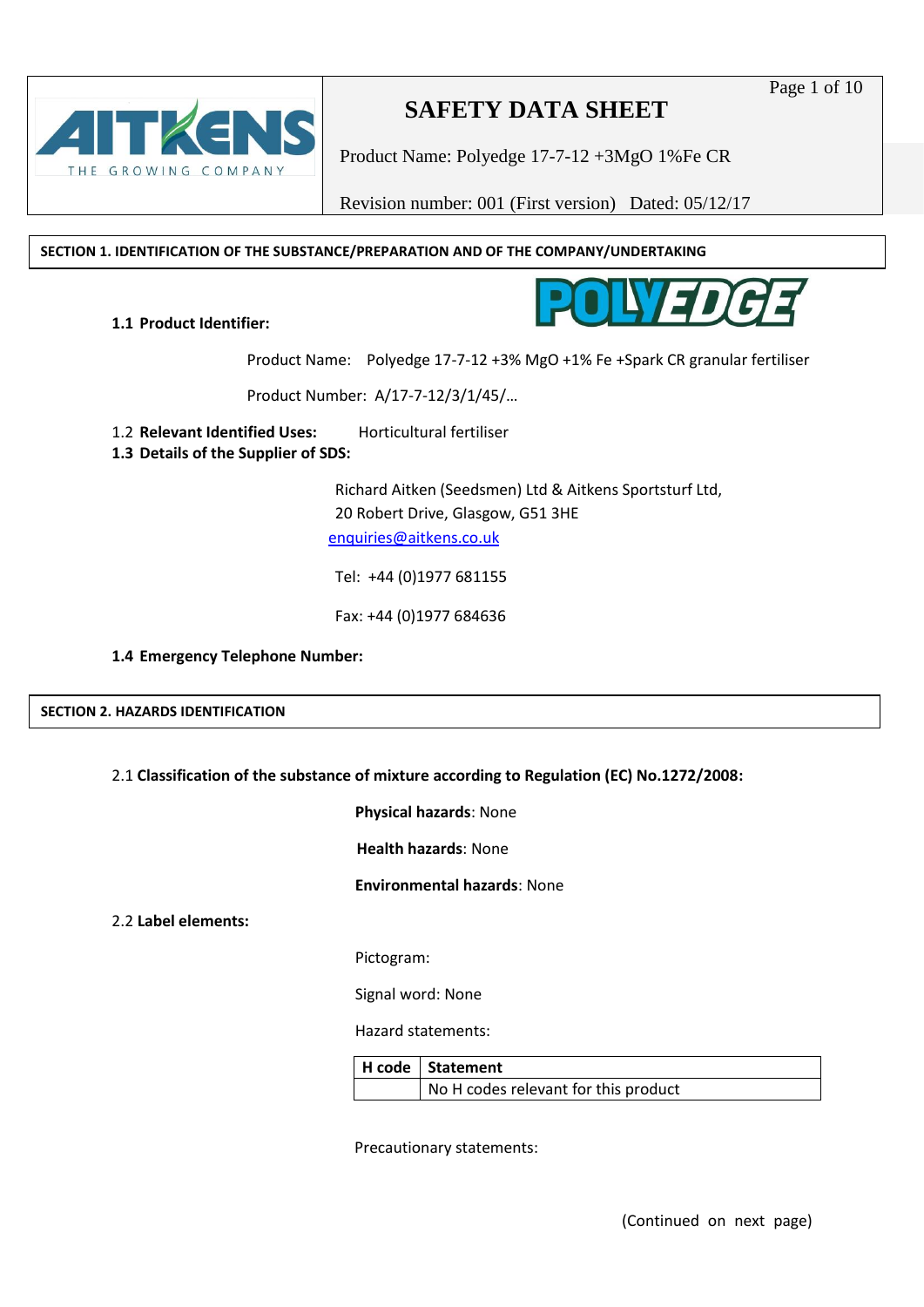Product Name: Polyedge 17-7-12 +3MgO 1%Fe CR

Revision number: 001 (First version) Dated: 05/12/17

| P code         | <b>Statement</b>                            |
|----------------|---------------------------------------------|
| P280           | Wear protective gloves/clothing/eye         |
|                | protection/face protection                  |
| P305+P351+P338 | IF IN EYES: Rinse cautiously with water for |
|                | several minutes. Remove contact lenses, if  |
|                | present and easy to do so                   |
| P501           | Dispose of contents/container according to  |
|                | local and national provisions for hazardous |
|                | waste.                                      |

Supplementary precautionary statements:

| Code             | <b>Statement</b>                               |
|------------------|------------------------------------------------|
| P <sub>261</sub> | Do not breathe dust                            |
| P <sub>262</sub> | Do not get in eyes, on skin or on clothing     |
| P271             | Use only outdoors or in a well ventilated area |

#### **2.3 Other hazards:**

This product is not classified as PBT or vPvB according to current EU criteria.

#### **Substance CAS Number EC Number REACH Registration Number Classification according to Regulation (EC) No 1278/2008 (CLP)** All other ingredients do not require classification according to Regulation (EC) No 1278/2008 (CLP) **SECTION 3. COMPOSITION/INFORMATION ON INGREDIENTS.**

#### **SECTION 4. FIRST AID MEASURES**

#### **4.1 Description of first aid measures:**

**4.1.1 Inhalation**: Move affected person to fresh air immediately. Keep warm and at rest in a position comfortable for breathing. When breathing is difficult, properly trained personnel may assist affected person by administering oxygen.

**4.1.2 Skin Contact**: Rinse with plenty of water. Remove contaminated clothing and wash thoroughly with detergent before re-use. If irritation persists or worsens seek medical attention.

**4.1.3 Eye Contact**: Irrigate thoroughly with water for at least 15 minutes. Obtain medical attention.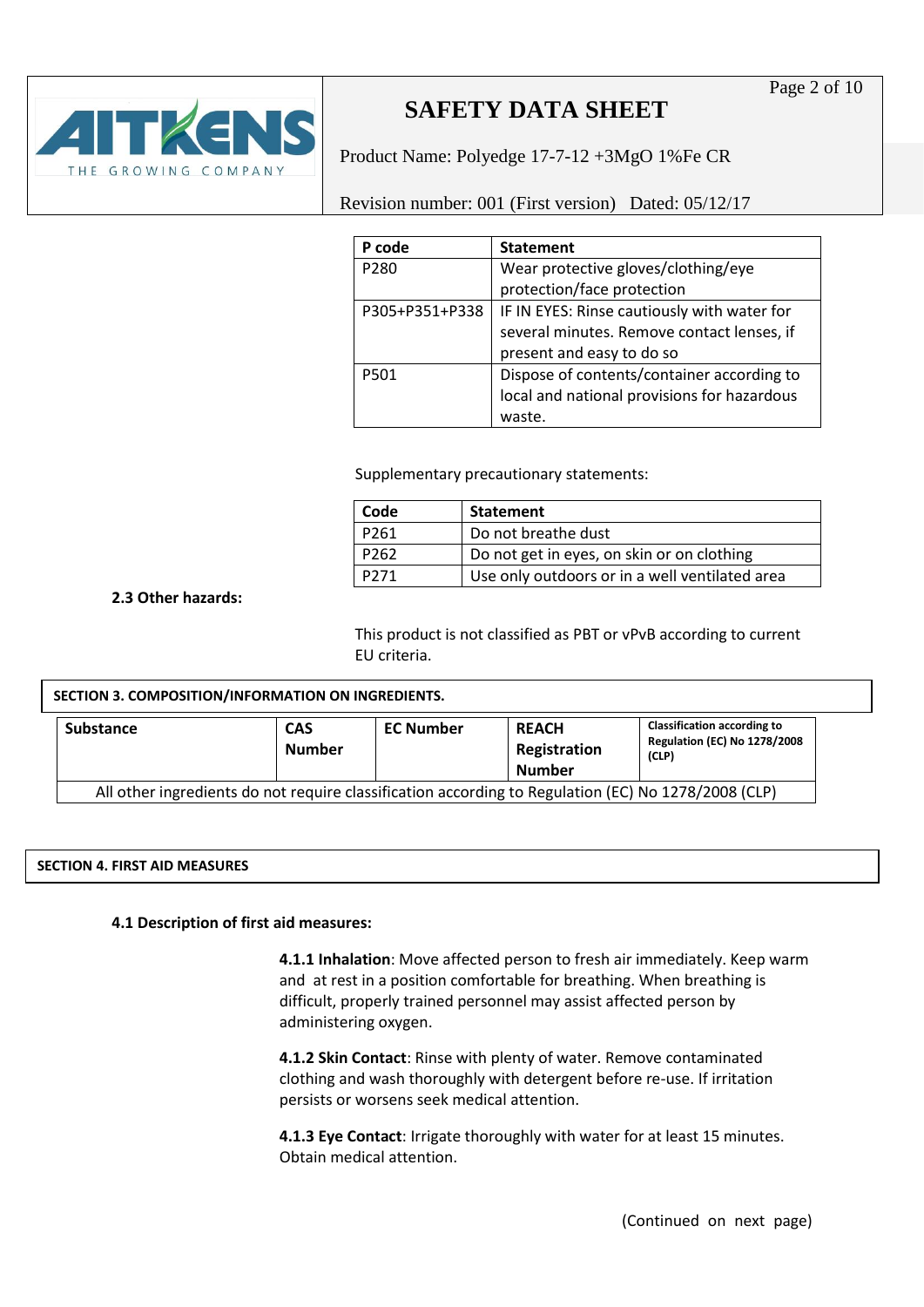Page 3 of 10



## **SAFETY DATA SHEET**

Product Name: Polyedge 17-7-12 +3MgO 1%Fe CR

Revision number: 001 (First version) Dated: 05/12/17

**4.1.4 Ingestion**: Wash out mouth with water. Do not induce vomiting. If patient is conscious, give water to drink. Seek medical attention.

#### **4.2 Most important symptoms and effects, both acute and delayed:**

**4.2.1 Inhalation**: High inhalation exposures can exert mechanical irritations of the mucosa of the respiratory tract.

**4.2.2 Skin contact**: Skin irritant. Contact may cause redness, itching, burning and skin damage.

**4.2.3 Eye contact**: Eye irritant. Contact may cause stinging, watering, redness and swelling.

**4.2.4 Ingestion:** Low toxicity. Unlikely to cause a problem.

#### **4.3 Indication of any immediate medical attention and special treatment needed:**

General information: None under normal use

#### **SECTION 5. FIRE-FIGHTING MEASURES**

#### **5.1 Extinguishing media:**

Use CO2 or water spray. Do not smother with foam or sand.

#### **5.2 Special hazards arising from the substance or mixture:**

May give off fumes if heated to decomposition. Do not breathe fumes.

#### **5.3 Advice for firefighters:**

Self-contained breathing apparatus and full protective clothing must be worn in case of fire.

Use water spray to cool unopened containers, Prevent run-off from fire control or dilution from entering streams, sewers or drinking water supply.

#### **SECTION 6. ACCIDENTAL RELEASE MEASURES**

#### **6.1 Personal precautions, protective equipment and emergency procedures:**

Provide adequate ventilation. Wear suitable protective equipment, including gloves, goggles/face shield, respirator, boots, clothing or apron, as appropriate.

#### **6.2 Environmental precautions:**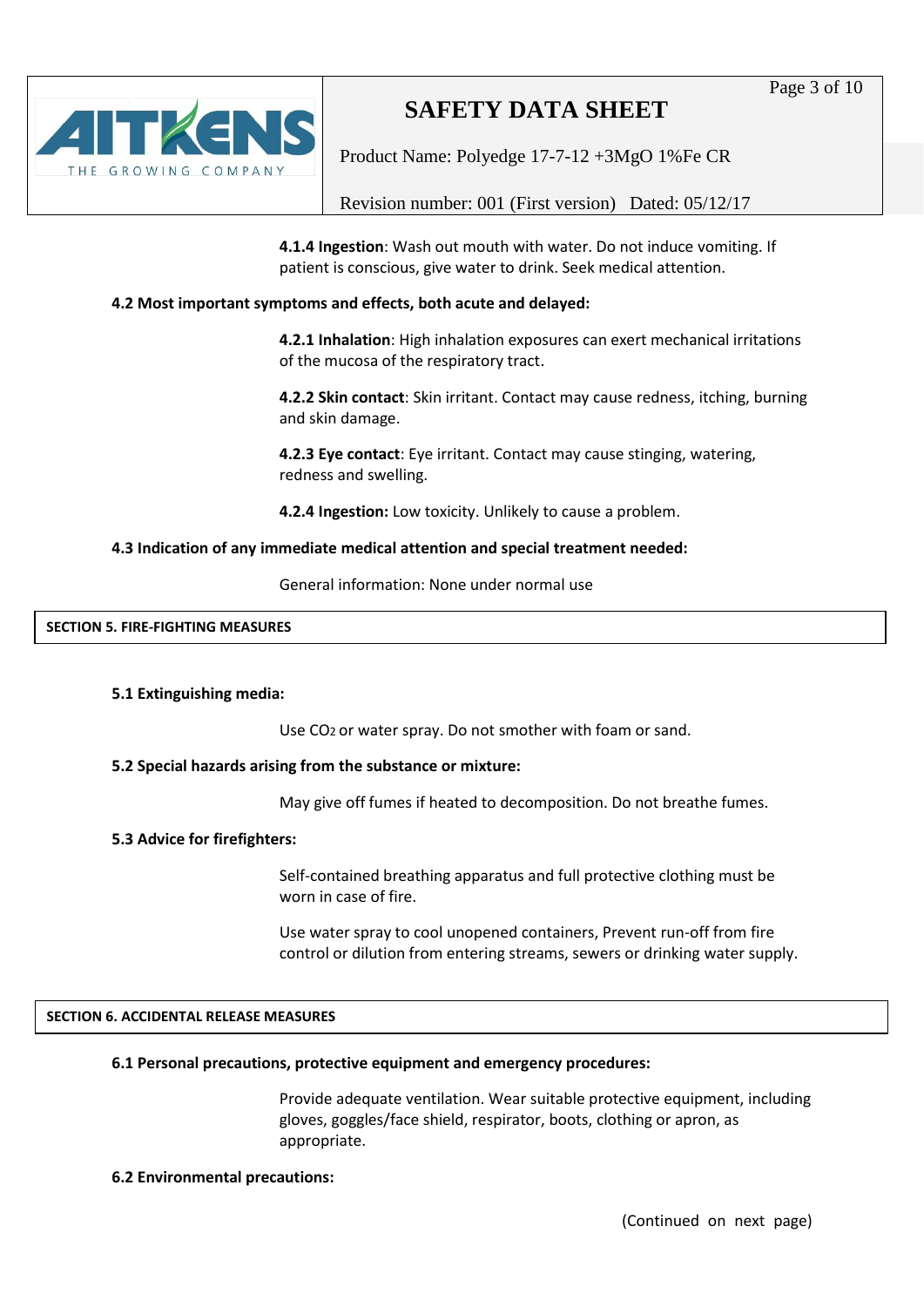

Product Name: Polyedge 17-7-12 +3MgO 1%Fe CR

Revision number: 001 (First version) Dated: 05/12/17

Avoid pollution of sewers and watercourses. May release ammonium ions that are toxic to fish. Release to watercourses may cause effects downstream

#### **6.3 Methods and material for containment and cleaning up:**

Contain and sweep up spillages. Place unusable material in clearly labelled containers or plastic bags for disposal. Wet residues are slippery, wash floors to remove all traces.

#### **SECTION 7. HANDLING AND STORAGE**

#### **7.1 Precautions for safe handling:**

Avoid spilling. Avoid contact with skin and eyes. Use mechanical ventilation if there is a risk of handling causing formation of airborne dust. Avoid inhalation of dust. Wash hands thoroughly after handling. Wear suitable protective equipment for prolonged exposure and/or high concentrations of vapours, spray or mist.

#### **7.2 Conditions for safe storage, including any incompatibilities:**

Keep dry. Packs should be stored closed to avoid moisture ingress. Avoid prolonged contact with metals. Do not use food containers for storage due to risk of mistake.

Conditions of collocated storage:

 Storage class 10 - 13 (Other liquids and solids) Only substances of the same storage class should be stored together. Collocated storage with the following substances is prohibited:

- Pharmaceuticals, foods, and animal feeds including additives.
- Infectious, radioactive and explosive substances.
- Strongly oxidizing substances of storage class 5.1A.
- **7.3 Specific end uses:** For use only as a horticultural fertiliser.

### **SECTION 8. EXPOSURE CONTROLS/PERSONAL PROTECTION**

#### **8.1 Control parameters:**

N/A

#### **8.2 Exposure Controls:**

| Protective | Dust mask with minimum protection factor of 10 with HSE type |
|------------|--------------------------------------------------------------|
| equipment  | approval                                                     |
|            |                                                              |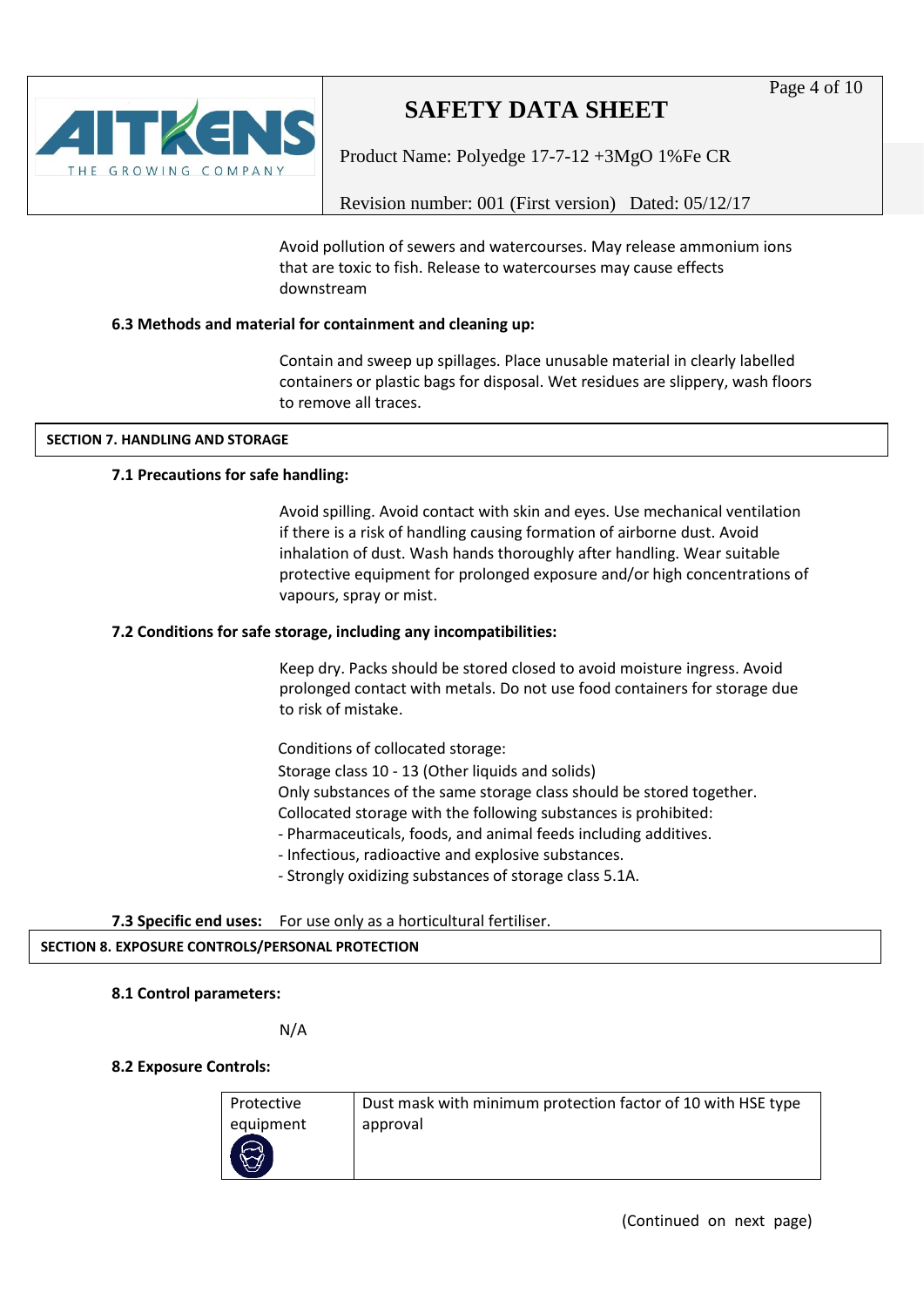

Product Name: Polyedge 17-7-12 +3MgO 1%Fe CR

Revision number: 001 (First version) Dated: 05/12/17

|                 | Nitrile gloves may be worn for personal hygiene purposes               |
|-----------------|------------------------------------------------------------------------|
|                 | Wear coverall and rubber boots when dealing with bulk spillages        |
|                 | Face shield (BS2092G1) if handling dust                                |
|                 |                                                                        |
| Appropriate     | Provide adequate ventilation                                           |
| Engineering     | Avoid inhalation of dust                                               |
| controls        | Observe any occupational exposure limits for the product               |
|                 | Mechanical ventilation or local exhaust ventilation may be<br>required |
| Eye/face        | Wear tight-fitting chemical splash goggles or face shield              |
| protection      | Personal protective equipment for eye and face protection              |
|                 | should comply with European Standard EN166                             |
| Hand protection | Chemical resistant, impervious gloves complying with an                |
|                 | approved standard should be worn if a risk assessment indicates        |
|                 | skin contact is possible. To protect hands from chemicals gloves       |
|                 | should comply with European Standard EN374. The most                   |
|                 | suitable glove should be chosen in consultation with the glove         |
|                 | supplier/manufacturer, who can provide information about the           |
|                 | breakthrough time of the glove material.                               |
| Other skin and  | Provide eyewash station and safety shower. Wear appropriate            |
| body protection | clothing to prevent skin contact                                       |
| Hygiene         | Do not smoke in work area. Wash hands at the end of each work          |
| measures        | shift and before eating, smoking and using the toilet. Wash            |
|                 | promptly if skin becomes contaminated. Promptly remove any             |
|                 | clothing that becomes contaminated. When using do not eat,             |
|                 | drink or smoke                                                         |
| Respiratory     | Respiratory protection must be used if the airborne                    |
| protection      | contamination exceeds the recommended exposure limit. If               |
|                 | ventilation is inadequate, suitable respiratory protection must        |
|                 | be worn. Wear a respirator fitted with the following cartridge:        |
|                 | Particulate filter, type P2. Particulate filters should comply with    |
|                 | European Standard EN143. Disposable filtering half-mask                |
|                 | respirators should comply with European Standard EN149 or              |
|                 | <b>EN405</b>                                                           |

#### **SECTION 9. PHYSICAL AND CHEMICAL PROPERTIES**

| Physical state | Granular solid (mini 1-2mm/grad 2-3mm) |
|----------------|----------------------------------------|
| l Colour       | Multicolour                            |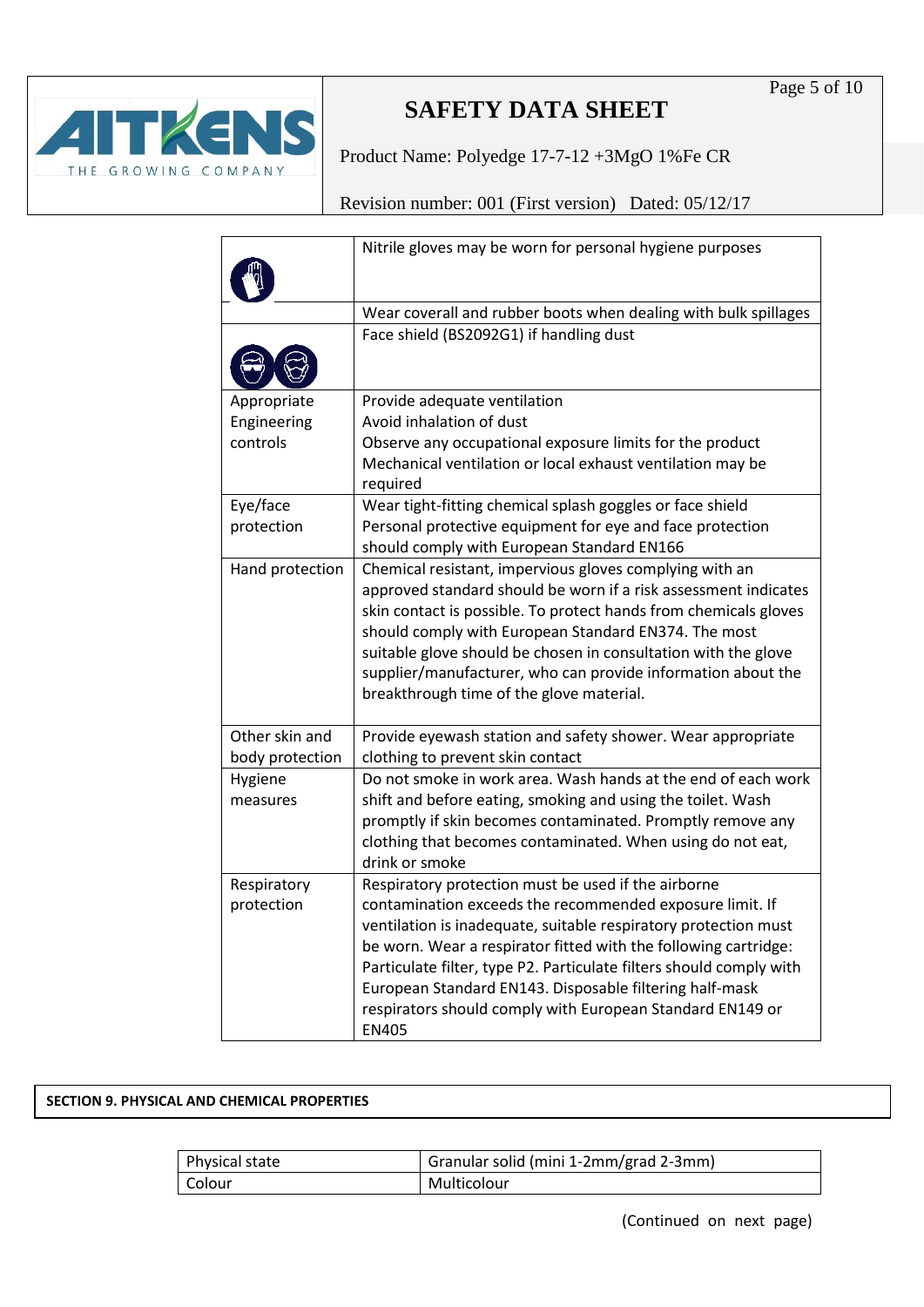

Product Name: Polyedge 17-7-12 +3MgO 1%Fe CR

Revision number: 001 (First version) Dated: 05/12/17

| Odour                             | Possible slight ammonia                 |
|-----------------------------------|-----------------------------------------|
| Odour threshold                   | Not determined                          |
| pH value                          | N/A                                     |
| Initial melting point (°C)        | N/A                                     |
| Initial boiling point and boiling | N/A                                     |
| range $(^{\circ}C)$               |                                         |
| Flash point                       | N/A                                     |
| Flammability(solid)               | Product is non-flammable                |
| Ignition temperature(°C)          | N/A                                     |
| Decomposition temperature(°C)     | N/A                                     |
| Self-flammability(°C)             | Product is not self-igniting            |
| Danger of explosion(°C)           | Risk of explosion in contact with:      |
|                                   | alkali chlorate/acid                    |
|                                   | alkali nitrate + potassium              |
|                                   | alkali nitrate + potassium sodium alloy |
|                                   | alkali nitrate/acid                     |
|                                   | potassium nitrite                       |
|                                   | sodium hypochlorite                     |
| Vapour pressure                   | N/A                                     |
| <b>Bulk density</b>               | N/A                                     |
| Vapour density                    | N/A                                     |
| Evaporation rate                  | N/A                                     |
| Solubility in/miscibility with    | N/A                                     |
| water at 20°C                     |                                         |
| Partition coefficient(n-          | N/A                                     |
| octanol/water)                    |                                         |
| Viscosity dynamic at 20 °C        | N/A                                     |

#### **SECTION 10.STABILITY AND REACTIVITY**

#### **10.1 Reactivity**:

Stable product under recommended storage and handling conditions.

| The substance can react dangerously with: | alkali chlorate/heat     |
|-------------------------------------------|--------------------------|
|                                           | alkali nitrate/heat      |
|                                           | acids                    |
|                                           | acidic ammonia compounds |
|                                           | heat                     |
|                                           | carbon dioxide           |
|                                           | magnesium                |
|                                           | acidic salts             |

#### **10.2 Chemical stability:**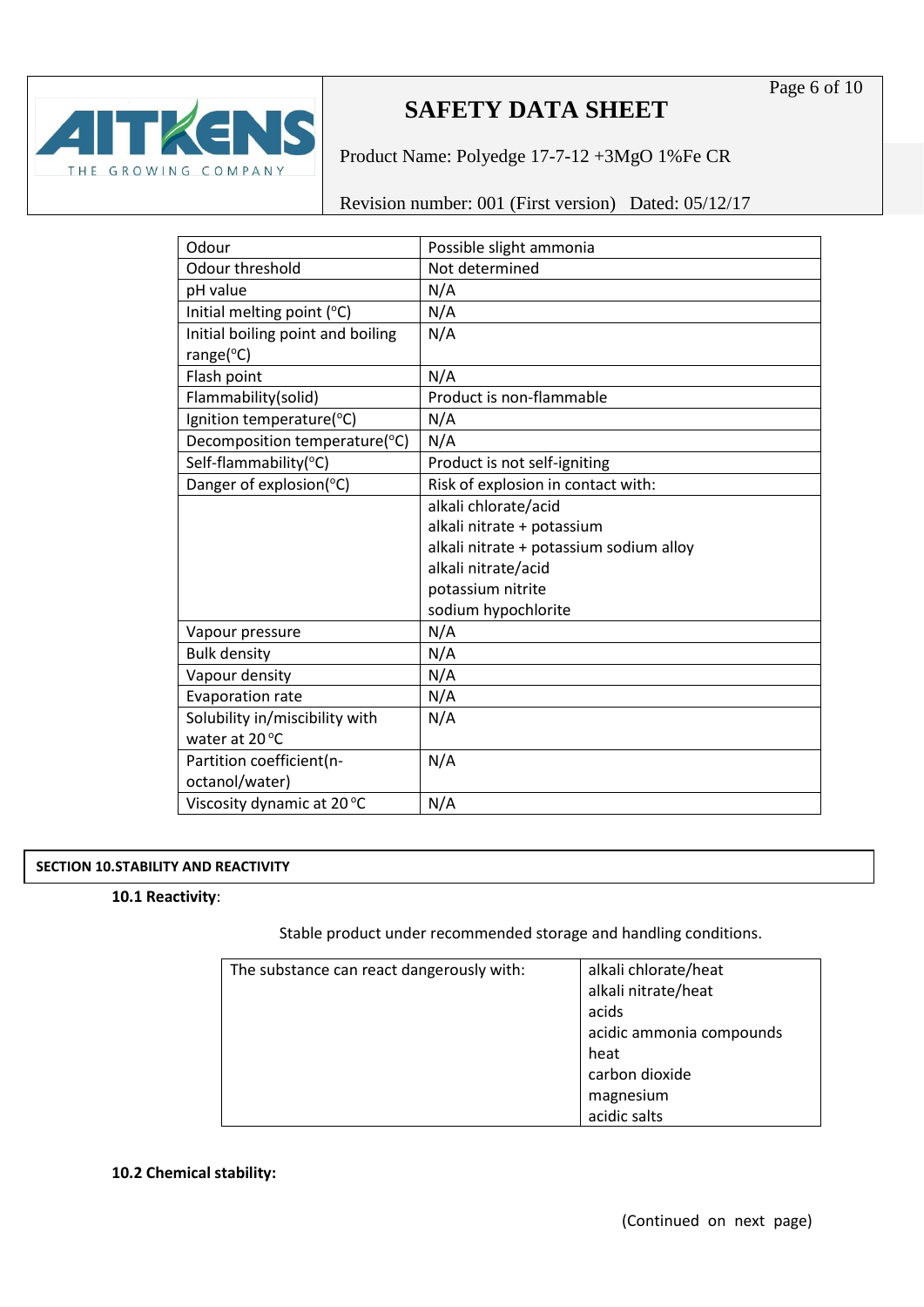Product Name: Polyedge 17-7-12 +3MgO 1%Fe CR

Revision number: 001 (First version) Dated: 05/12/17

Stable product under recommended storage and handling conditions.

#### **10.3 Possible hazardous reactions:**

THE GROWING COMPANY

Stable under recommended storage and handling conditions.

| Risk of explosion in contact with: | alkali chlorate/acid<br>alkali nitrate + potassium<br>alkali nitrate + potassium sodium alloy<br>alkali nitrate/acid<br>potassium nitrite<br>sodium hypochlorite |
|------------------------------------|------------------------------------------------------------------------------------------------------------------------------------------------------------------|
|------------------------------------|------------------------------------------------------------------------------------------------------------------------------------------------------------------|

#### **10.4 Conditions to avoid:**

Mildly corrosive if left in contact with ferrous metals. Water/moisture. Heating may generate the following products: Toxic gases or vapours.

#### **10.5 Incompatible materials:**

Strong acids. Strong oxidising agents. Powdered metal. Inorganic peroxides.

#### **10.6 Hazardous decomposition products:**

Nitrous gases Ammonia Isocyanic acid Phosphorous oxides

#### **SECTION 11. TOXICOLOGICAL INFORMATION**

#### **11.1 Information on toxicological effects:**

| Acute toxicity            | Based on available data the classification criteria are not met |
|---------------------------|-----------------------------------------------------------------|
| Skin corrosion/irritation | Based on available data the classification criteria are not met |
| Serious eye               | Based on available data the classification criteria are not met |
| damage/irritation         |                                                                 |
| Respiratory or skin       | Based on available data the classification criteria are not met |
| sensitisation             |                                                                 |
| Germ cell mutagenicity    | Based on available data the classification criteria are not met |
| Carcino genicity          | Based on available data the classification criteria are not met |
| Reproductive toxicity     | Based on available data the classification criteria are not met |
| STOT-single exposure      | Based on available data the classification criteria are not met |
| STOT-repeated             | Based on available data the classification criteria are not met |
| exposure                  |                                                                 |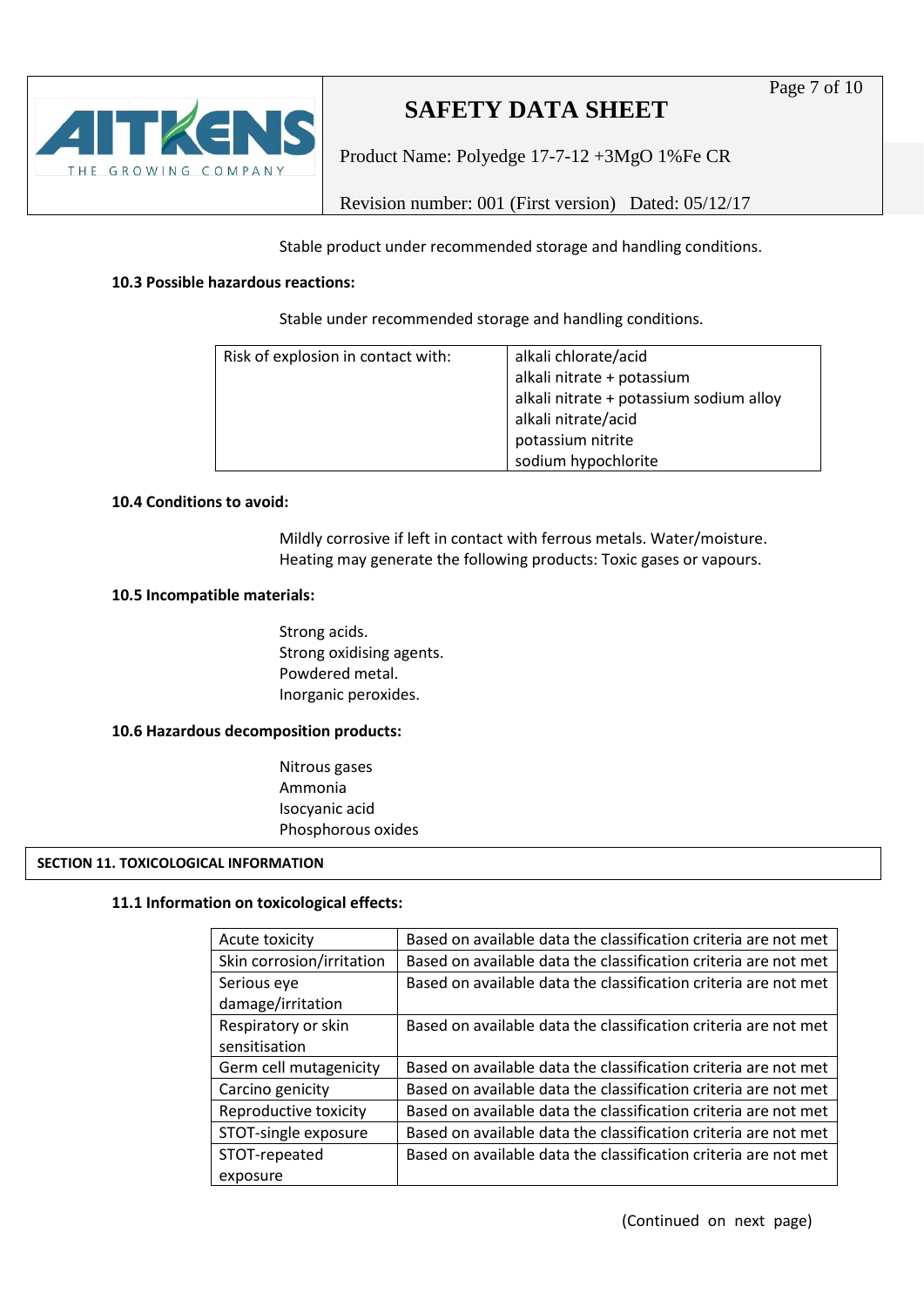

Product Name: Polyedge 17-7-12 +3MgO 1%Fe CR

Revision number: 001 (First version) Dated: 05/12/17

| Aspiration hazard | Not applicable                                         |
|-------------------|--------------------------------------------------------|
| Inhalation        | Prolonged inhalation of high concentrations may damage |
|                   | respiratory system                                     |
| Ingestion         | May cause discomfort if swallowed                      |
| Likely routes of  | Contact with skin and eyes. Inhalation of dust         |
| exposure          |                                                        |

#### **SECTION 12. ECOLOGICAL INFORMATION**

#### **12.1 Toxicity:**

May release ammonium ions that are toxic to fish. Unionized ammonia concentrations > 0.02 mg/l are considered toxic in fresh water. May release phosphates which will result in algae growth, increased turbidity, and depleted oxygen. At extremely high concentrations, this may be hazardous to fish or other marine organisms. Release to watercourses may cause effects downstream.

#### **12.2 Persistence and degradability:**

Product is biodegradable.

#### **12.3 Bioaccumulative potential:**

Product does not bioaccumulate.

#### **12.4 Mobility in soil:**

Not determined

#### **12.5 Results of PBT and vPvB assessment:**

Does not fulfil the criteria for classification as PBT or vPvB.

#### **12.6 Other adverse effects:**

None known.

| <b>SECTION 13. DISPOSAL CONSIDERATION</b> |                                                                                                                                                                                                                                   |
|-------------------------------------------|-----------------------------------------------------------------------------------------------------------------------------------------------------------------------------------------------------------------------------------|
| Product:                                  | Dispose of waste to licensed waste disposal site in accordance with the<br>requirements of the local waste disposal authority. Residues should be<br>taken care of as hazardous waste according to local and national provisions. |
| Packaging:                                | Treat as industrial waste. Empty containers should be taken care of as<br>hazardous waste according to local and national provisions.                                                                                             |

#### **SECTION 14. TRANSPORT INFORMATION**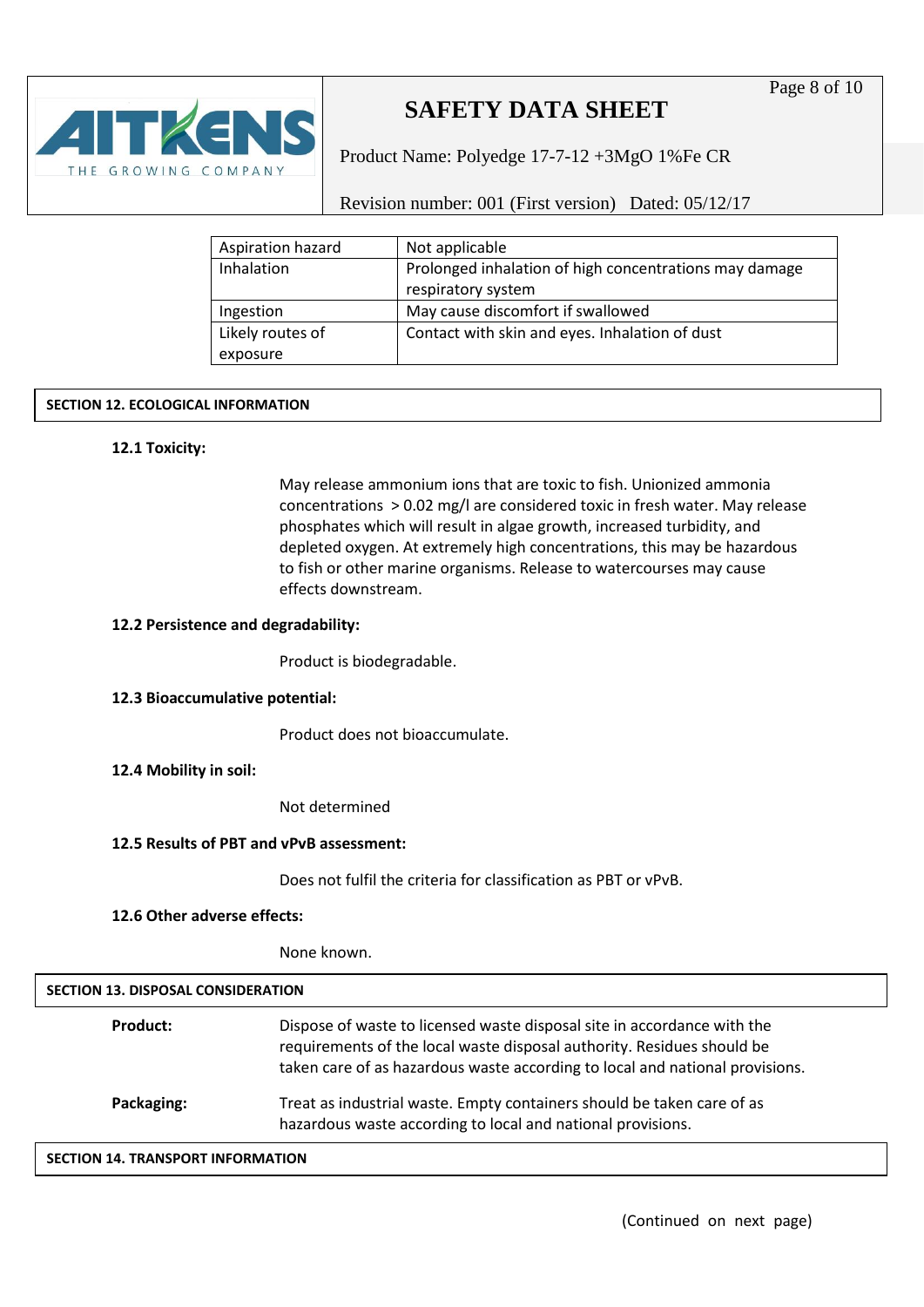# THE GROWING COMPANY

## **SAFETY DATA SHEET**

Product Name: Polyedge 17-7-12 +3MgO 1%Fe CR

Revision number: 001 (First version) Dated: 05/12/17

#### **General information:**

This product is not covered by international regulations on the transport of dangerous goods (IMDG, IATA, ADR/RID)

**14.1 UN Number**:

N/A

**14.2 UN proper shipping name:** 

N/A

**14.3 Transport hazard class(es):** 

No transport warning sign required.

**14.4 Packing group:** 

N/A

**14.5 Environmental hazards:** 

None

**14.6 Special precaution for user:** 

N/A

#### **14.7 Transport in bulk according to Annex II MARPOL 73/78 and the IBC code:**

N/A

#### **SECTION 15. REGULATORY INFORMATION**

**15.1 Safety, health and environmental regulations/legislation specific for the substance or mixture:**

EU legislation

Regulation (EC) No 1907/2006 of the European Parliament and of the Council of 18 December 2006 concerning the Registration, Evaluation, Authorisation and Restriction of Chemicals (REACH) (as amended).

Regulation (EC) No 1272/2008 of the European Parliament and of the Council of 16 December 2008 on classification, labelling and packaging of substances and mixtures (as amended).

Guidance: Workplace Exposure Limits EH40.

#### **15.2 Chemical Safety Assessment:**